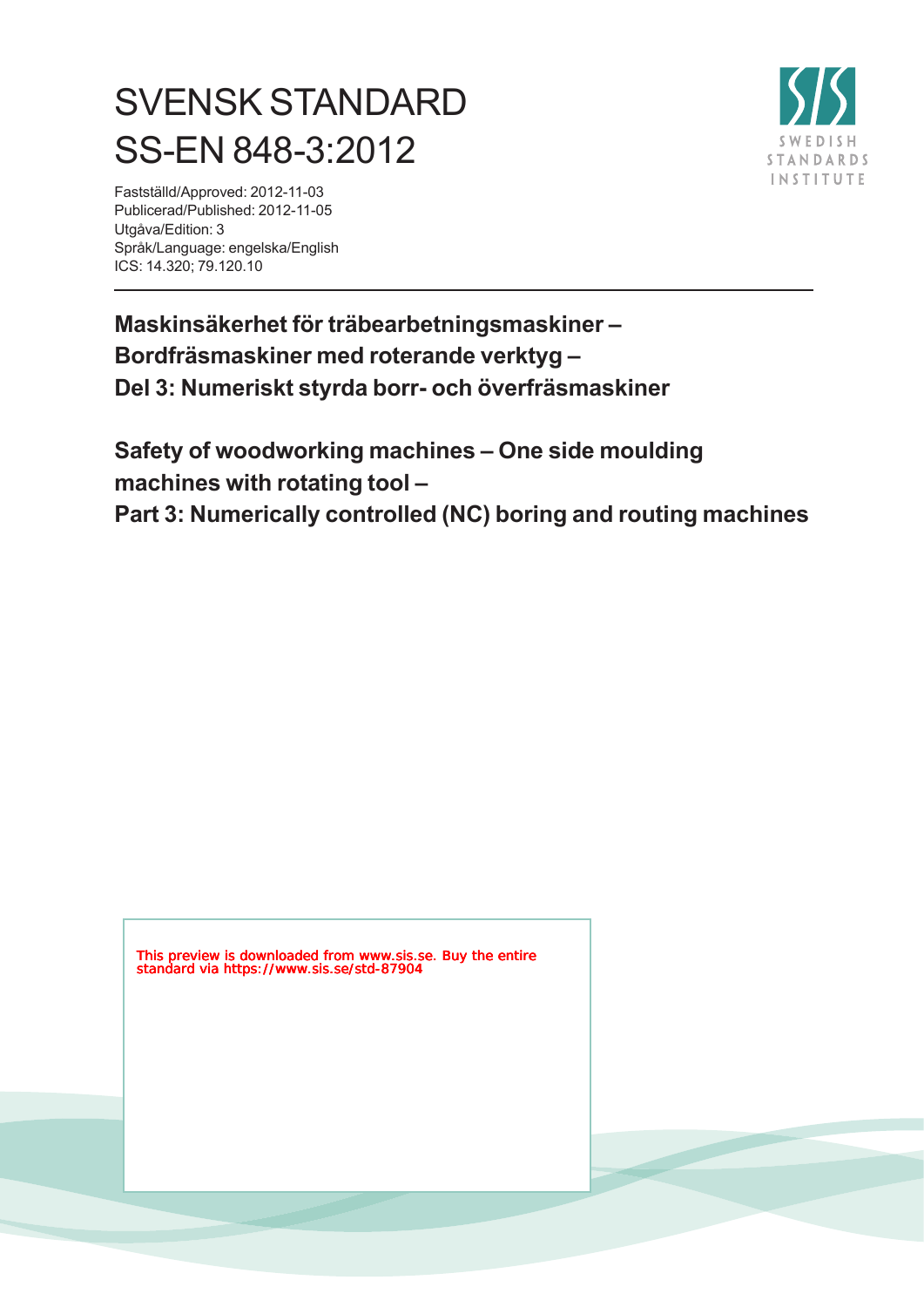## Standarder får världen att fungera

*SIS (Swedish Standards Institute) är en fristående ideell förening med medlemmar från både privat och offentlig sektor. Vi är en del av det europeiska och globala nätverk som utarbetar internationella standarder. Standarder är dokumenterad kunskap utvecklad av framstående aktörer inom industri, näringsliv och samhälle och befrämjar handel över gränser, bidrar till att processer och produkter blir säkrare samt effektiviserar din verksamhet.* 

### **Delta och påverka**

Som medlem i SIS har du möjlighet att påverka framtida standarder inom ditt område på nationell, europeisk och global nivå. Du får samtidigt tillgång till tidig information om utvecklingen inom din bransch.

### **Ta del av det färdiga arbetet**

Vi erbjuder våra kunder allt som rör standarder och deras tillämpning. Hos oss kan du köpa alla publikationer du behöver – allt från enskilda standarder, tekniska rapporter och standardpaket till handböcker och onlinetjänster. Genom vår webbtjänst e-nav får du tillgång till ett lättnavigerat bibliotek där alla standarder som är aktuella för ditt företag finns tillgängliga. Standarder och handböcker är källor till kunskap. Vi säljer dem.

### **Utveckla din kompetens och lyckas bättre i ditt arbete**

Hos SIS kan du gå öppna eller företagsinterna utbildningar kring innehåll och tillämpning av standarder. Genom vår närhet till den internationella utvecklingen och ISO får du rätt kunskap i rätt tid, direkt från källan. Med vår kunskap om standarders möjligheter hjälper vi våra kunder att skapa verklig nytta och lönsamhet i sina verksamheter.

**Vill du veta mer om SIS eller hur standarder kan effektivisera din verksamhet är du välkommen in på www.sis.se eller ta kontakt med oss på tel 08-555 523 00.**

## Standards make the world go round

*SIS (Swedish Standards Institute) is an independent non-profit organisation with members from both the private and public sectors. We are part of the European and global network that draws up international standards. Standards consist of documented knowledge developed by prominent actors within the industry, business world and society. They promote cross-border trade, they help to make processes and products safer and they streamline your organisation.*

### **Take part and have influence**

As a member of SIS you will have the possibility to participate in standardization activities on national, European and global level. The membership in SIS will give you the opportunity to influence future standards and gain access to early stage information about developments within your field.

### **Get to know the finished work**

We offer our customers everything in connection with standards and their application. You can purchase all the publications you need from us - everything from individual standards, technical reports and standard packages through to manuals and online services. Our web service e-nav gives you access to an easy-to-navigate library where all standards that are relevant to your company are available. Standards and manuals are sources of knowledge. We sell them.

#### **Increase understanding and improve perception**

With SIS you can undergo either shared or in-house training in the content and application of standards. Thanks to our proximity to international development and ISO you receive the right knowledge at the right time, direct from the source. With our knowledge about the potential of standards, we assist our customers in creating tangible benefit and profitability in their organisations.

**If you want to know more about SIS, or how standards can streamline your organisation, please visit www.sis.se or contact us on phone +46 (0)8-555 523 00**



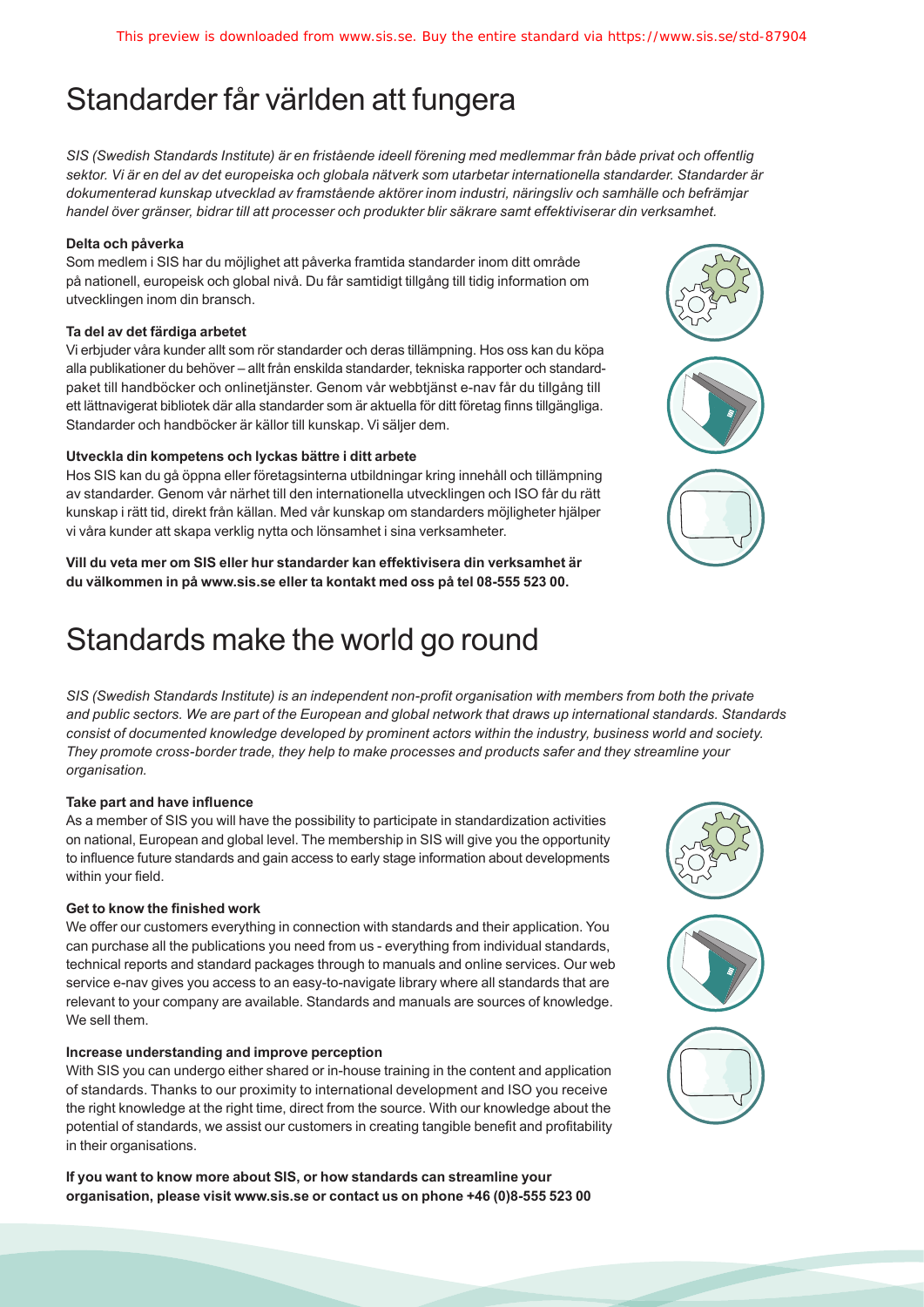Europastandarden EN 848-3:2012 gäller som svensk standard. Detta dokument innehåller den officiella engelska versionen av EN 848-3:2012.

Denna standard ersätter SS-EN 848-3:2007+A2:2009, utgåva 1.

The European Standard EN 848-3:2012 has the status of a Swedish Standard. This document contains the official version of EN 848-3:2012.

This standard supersedes the Swedish Standard SS-EN 848-3:2007+A2:2009, edition 1.

© Copyright / Upphovsrätten till denna produkt tillhör SIS, Swedish Standards Institute, Stockholm, Sverige. Användningen av denna produkt regleras av slutanvändarlicensen som återfinns i denna produkt, se standardens sista sidor.

© Copyright SIS, Swedish Standards Institute, Stockholm, Sweden. All rights reserved. The use of this product is governed by the end-user licence for this product. You will find the licence in the end of this document.

*Upplysningar om sakinnehållet i standarden lämnas av SIS, Swedish Standards Institute, telefon 08-555 520 00. Standarder kan beställas hos SIS Förlag AB som även lämnar allmänna upplysningar om svensk och utländsk standard.*

*Information about the content of the standard is available from the Swedish Standards Institute (SIS), telephone +46 8 555 520 00. Standards may be ordered from SIS Förlag AB, who can also provide general information about Swedish and foreign standards.*

Denna standard är framtagen av kommittén för Träbearbetningsmaskiner och -verktyg, SIS / TK 247.

Har du synpunkter på innehållet i den här standarden, vill du delta i ett kommande revideringsarbete eller vara med och ta fram andra standarder inom området? Gå in på www.sis.se - där hittar du mer information.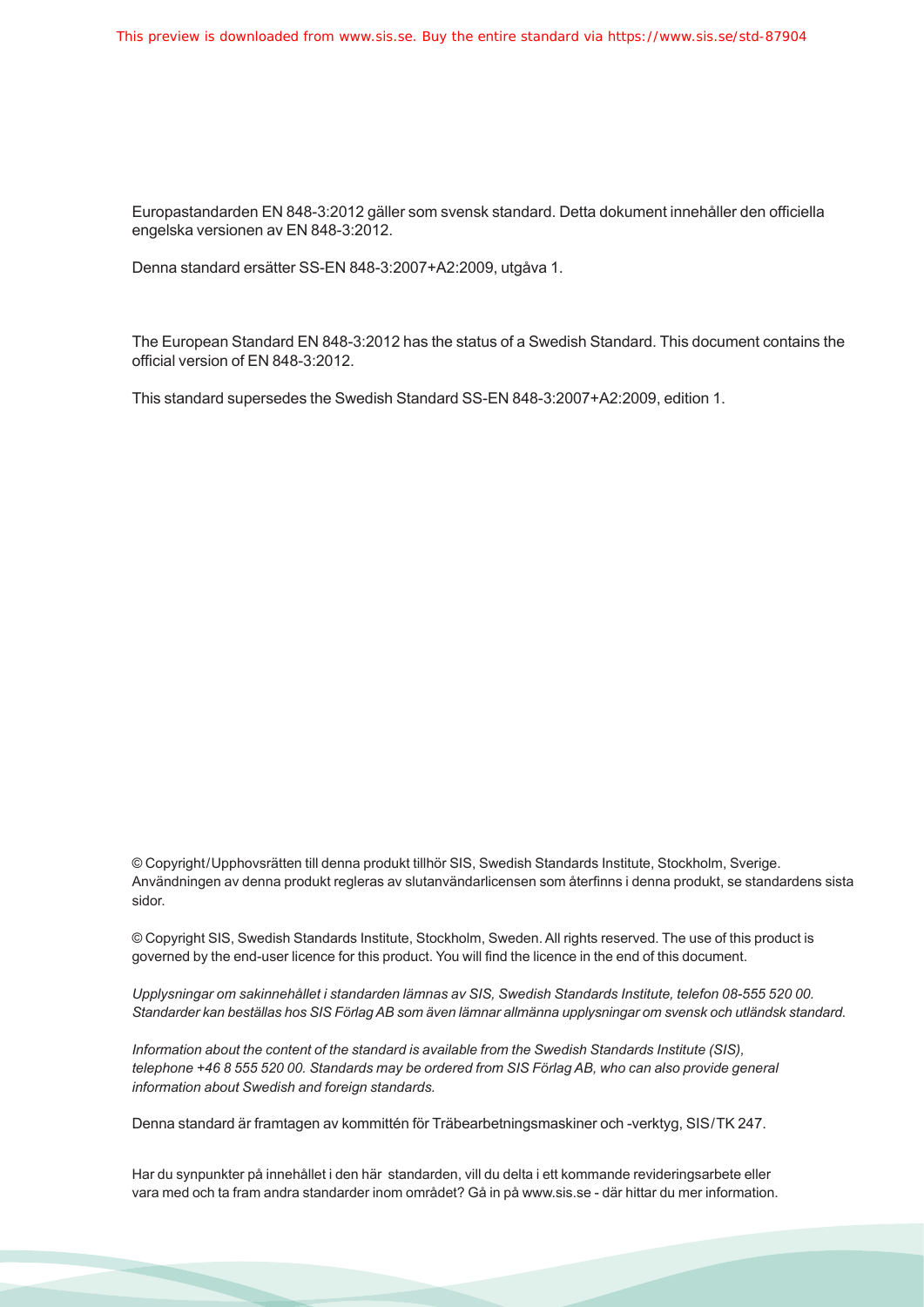This preview is downloaded from www.sis.se. Buy the entire standard via https://www.sis.se/std-87904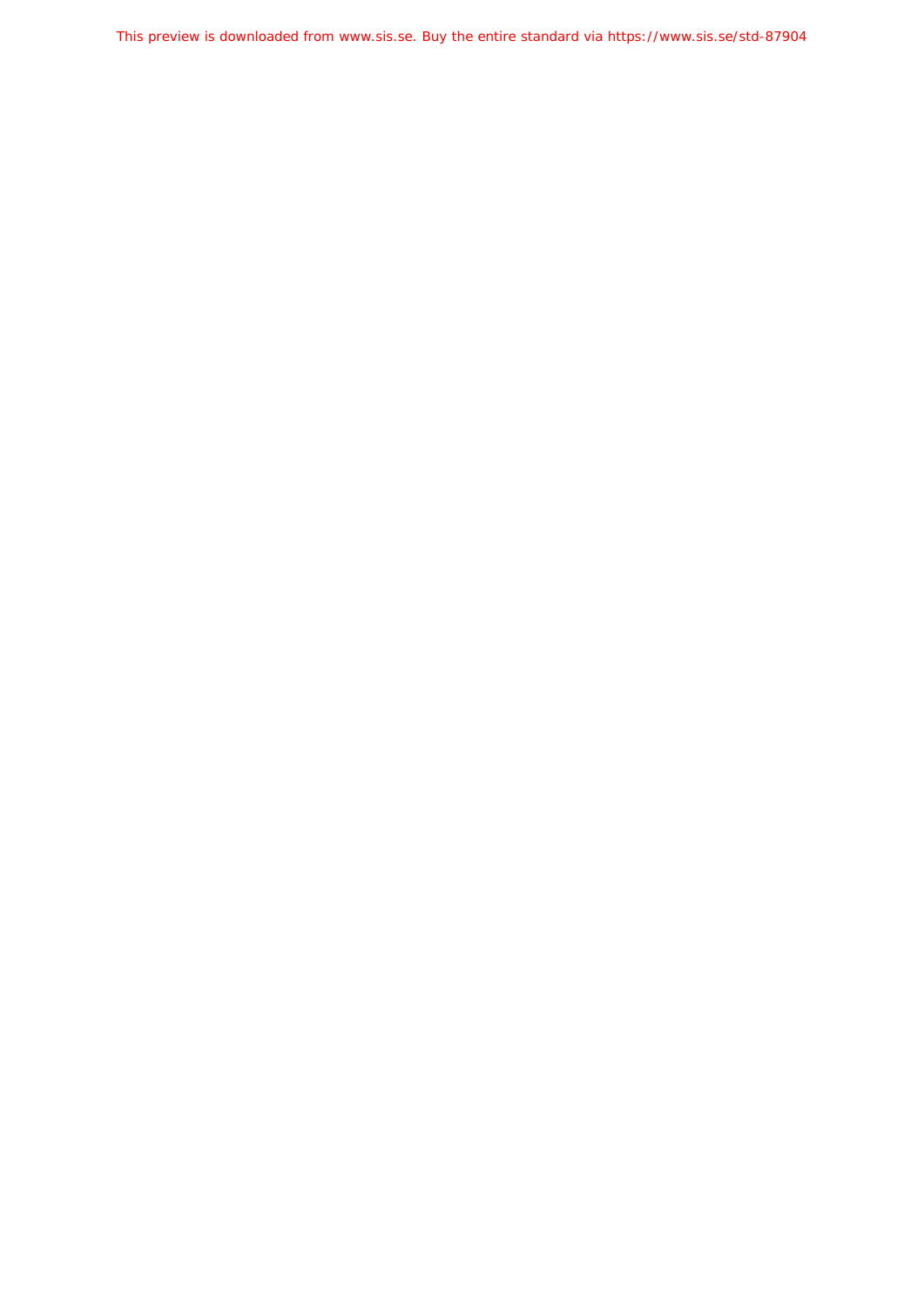## EUROPEAN STANDARD NORME EUROPÉENNE EUROPÄISCHE NORM

## **EN 848-3**

October 2012

ICS 79.120.10 Supersedes EN 848-3:2007+A2:2009

English Version

### Safety of woodworking machines - One side moulding machines with rotating tool - Part 3: Numerically controlled (NC) boring and routing machines

Sécurité des machines pour le travail du bois - Machines à fraiser sur une face à outils rotatifs - Partie 3: Perceuses et défonceuses à commande numérique

Sicherheit von Holzbearbeitungsmaschinen - Fräsmaschinen für einseitige Bearbeitung mit drehendem Werkzeug - Teil 3: NC-Bohr- und Fräsmaschinen

This European Standard was approved by CEN on 11 August 2012.

CEN members are bound to comply with the CEN/CENELEC Internal Regulations which stipulate the conditions for giving this European Standard the status of a national standard without any alteration. Up-to-date lists and bibliographical references concerning such national standards may be obtained on application to the CEN-CENELEC Management Centre or to any CEN member.

This European Standard exists in three official versions (English, French, German). A version in any other language made by translation under the responsibility of a CEN member into its own language and notified to the CEN-CENELEC Management Centre has the same status as the official versions.

CEN members are the national standards bodies of Austria, Belgium, Bulgaria, Croatia, Cyprus, Czech Republic, Denmark, Estonia, Finland, Former Yugoslav Republic of Macedonia, France, Germany, Greece, Hungary, Iceland, Ireland, Italy, Latvia, Lithuania, Luxembourg, Malta, Netherlands, Norway, Poland, Portugal, Romania, Slovakia, Slovenia, Spain, Sweden, Switzerland, Turkey and United Kingdom.



EUROPEAN COMMITTEE FOR STANDARDIZATION COMITÉ EUROPÉEN DE NORMALISATION EUROPÄISCHES KOMITEE FÜR NORMUNG

**Management Centre: Avenue Marnix 17, B-1000 Brussels** 

Ref. No. EN 848-3:2012: E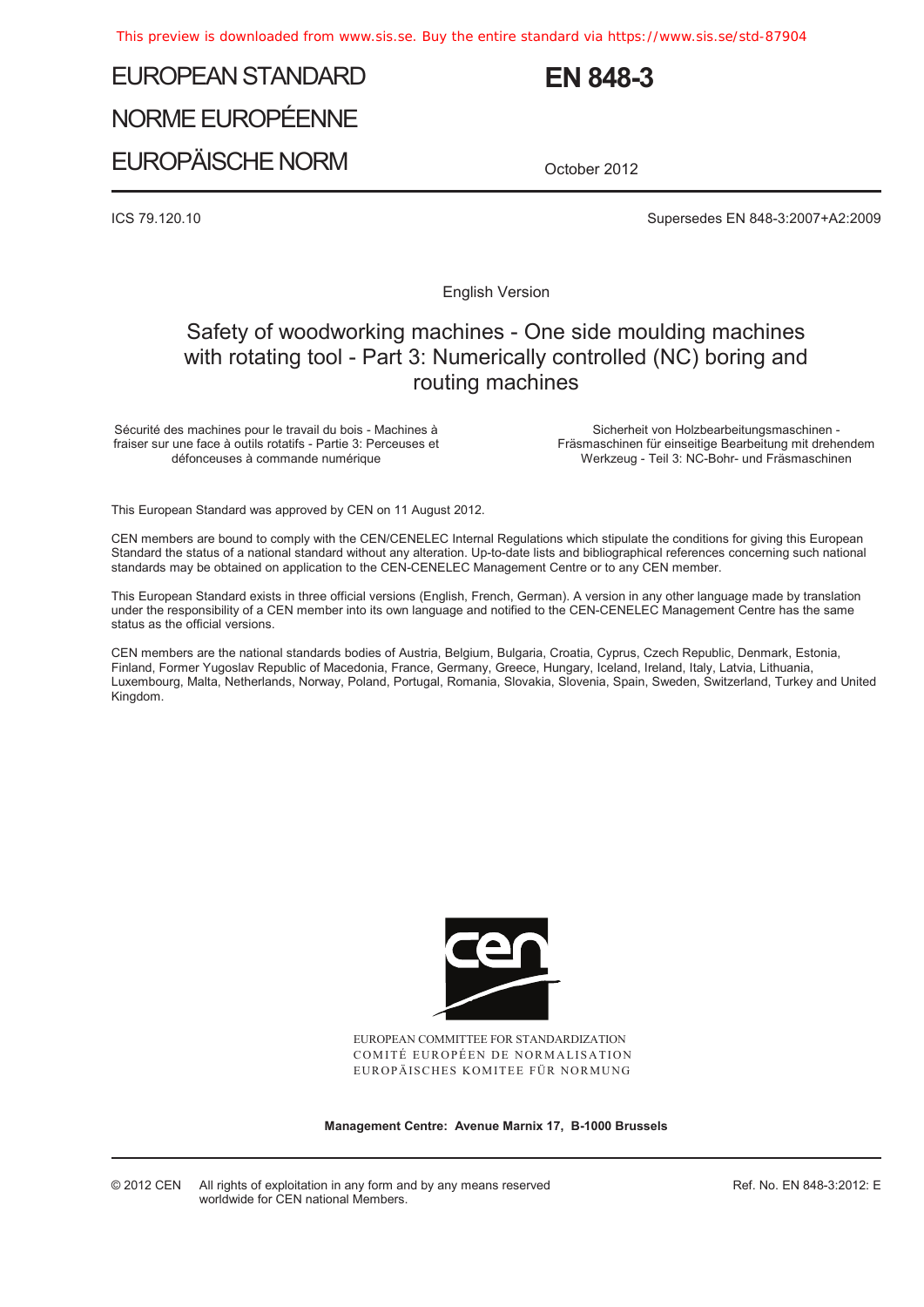This preview is downloaded from www.sis.se. Buy the entire standard via https://www.sis.se/std-87904 SS-EN 848-3:2012 (E)

## **Contents**

| 1                                                                                                                                                                                                          |                                                                                        |  |  |
|------------------------------------------------------------------------------------------------------------------------------------------------------------------------------------------------------------|----------------------------------------------------------------------------------------|--|--|
| $\mathbf{2}$                                                                                                                                                                                               |                                                                                        |  |  |
| 3                                                                                                                                                                                                          |                                                                                        |  |  |
| 4                                                                                                                                                                                                          |                                                                                        |  |  |
| 5<br>5.1<br>5.2<br>5.2.1<br>5.2.2<br>5.2.3<br>5.2.4<br>5.2.5<br>5.2.6<br>5.2.7<br>5.2.8<br>5.2.9<br>5.2.10<br>5.2.11<br>5.3<br>5.3.1<br>5.3.2<br>5.3.3<br>5.3.4<br>5.3.5<br>5.3.6<br>5.3.7<br>5.3.8<br>5.4 | Prevention of access to moving parts and devices to minimise the effect of ejection 29 |  |  |
| 5.4.1<br>5.4.2<br>5.4.3<br>5.4.4<br>5.4.5<br>5.4.6<br>5.4.7<br>5.4.8                                                                                                                                       |                                                                                        |  |  |
| 5.4.9<br>5.4.10<br>5.4.11<br>5.4.12<br>5.4.13<br>5.4.14                                                                                                                                                    |                                                                                        |  |  |
| 6<br>6.1<br>6.2<br>6.3                                                                                                                                                                                     |                                                                                        |  |  |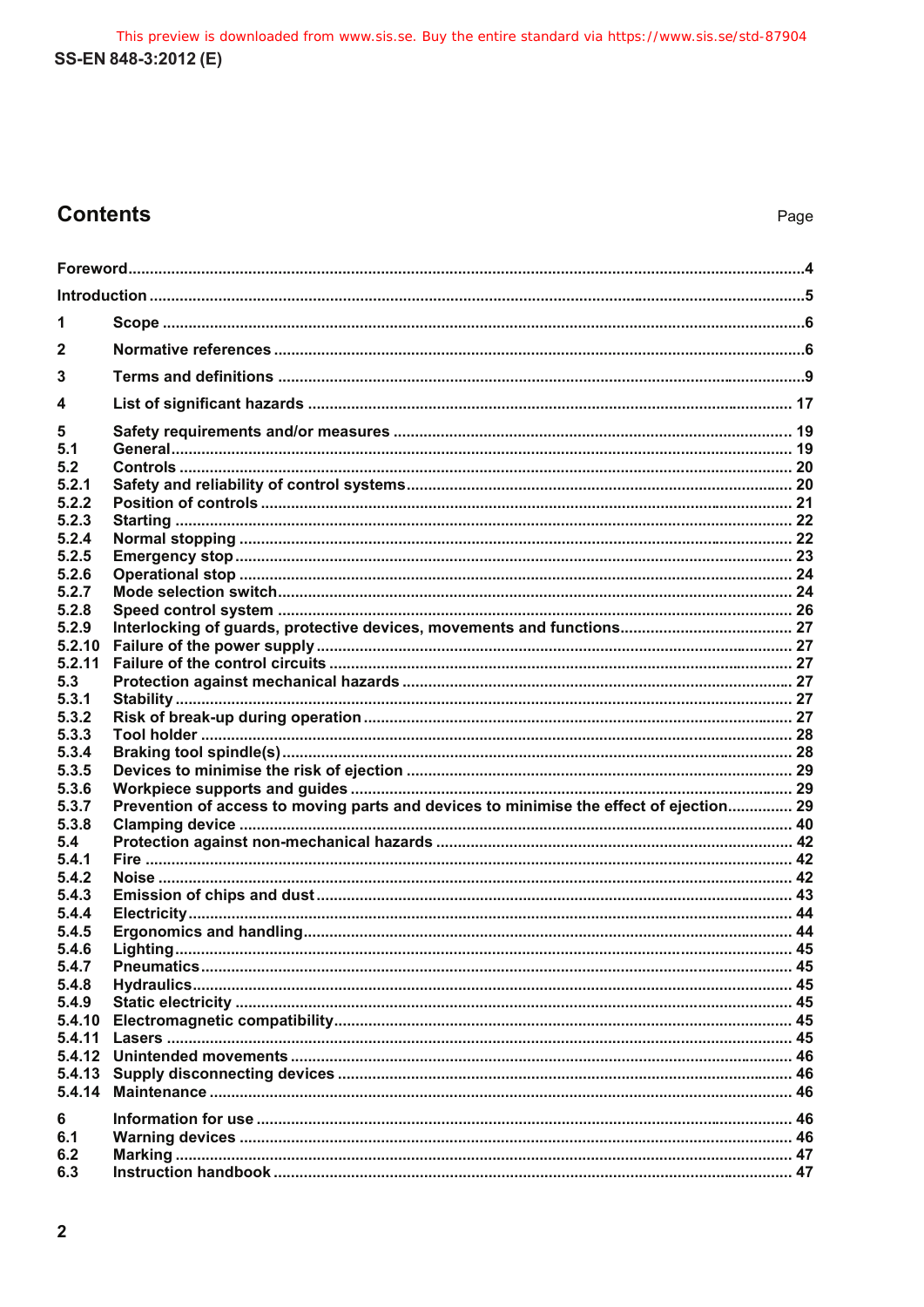| A.1                                                                                      |                                                                                           |  |  |  |
|------------------------------------------------------------------------------------------|-------------------------------------------------------------------------------------------|--|--|--|
| A.2                                                                                      | Operating conditions for routing units of NC routing machines and NC combined             |  |  |  |
|                                                                                          |                                                                                           |  |  |  |
| A.2.1                                                                                    |                                                                                           |  |  |  |
| A.2.2                                                                                    |                                                                                           |  |  |  |
| A.2.3                                                                                    |                                                                                           |  |  |  |
| A.3                                                                                      | Operating conditions for boring units of NC boring machines and NC combined               |  |  |  |
| A.3.1                                                                                    |                                                                                           |  |  |  |
|                                                                                          |                                                                                           |  |  |  |
| A.3.2                                                                                    |                                                                                           |  |  |  |
| A.3.3                                                                                    |                                                                                           |  |  |  |
| Annex B (normative) Curtains on NC routing and NC combined boring and routing machines - |                                                                                           |  |  |  |
|                                                                                          |                                                                                           |  |  |  |
| B.1                                                                                      |                                                                                           |  |  |  |
| B.2                                                                                      |                                                                                           |  |  |  |
| B.2.1                                                                                    |                                                                                           |  |  |  |
| B.2.2                                                                                    |                                                                                           |  |  |  |
| B.2.3                                                                                    |                                                                                           |  |  |  |
| B.3                                                                                      |                                                                                           |  |  |  |
| B.4                                                                                      |                                                                                           |  |  |  |
| B.5                                                                                      |                                                                                           |  |  |  |
|                                                                                          |                                                                                           |  |  |  |
|                                                                                          |                                                                                           |  |  |  |
|                                                                                          |                                                                                           |  |  |  |
| D.1                                                                                      |                                                                                           |  |  |  |
| D.2                                                                                      |                                                                                           |  |  |  |
| D.2.1                                                                                    |                                                                                           |  |  |  |
| D.2.2                                                                                    |                                                                                           |  |  |  |
|                                                                                          | Annex E (normative) Curtains on NC routing and NC boring and routing machines - Wear test |  |  |  |
|                                                                                          |                                                                                           |  |  |  |
| E.1                                                                                      |                                                                                           |  |  |  |
| E.2                                                                                      |                                                                                           |  |  |  |
| E.2.1                                                                                    |                                                                                           |  |  |  |
| E.2.2                                                                                    |                                                                                           |  |  |  |
| E.3                                                                                      |                                                                                           |  |  |  |
| <b>E4</b>                                                                                |                                                                                           |  |  |  |
| E.5                                                                                      |                                                                                           |  |  |  |
|                                                                                          |                                                                                           |  |  |  |
|                                                                                          | Annex F (normative) Rigid guards on NC routing machines - Impact test method77            |  |  |  |
| F.1                                                                                      |                                                                                           |  |  |  |
| F.2                                                                                      |                                                                                           |  |  |  |
| F.2.1                                                                                    |                                                                                           |  |  |  |
| F.2.2                                                                                    |                                                                                           |  |  |  |
| F.2.3                                                                                    |                                                                                           |  |  |  |
| F.3                                                                                      |                                                                                           |  |  |  |
| F.4                                                                                      |                                                                                           |  |  |  |
| F.5                                                                                      |                                                                                           |  |  |  |
| F.6                                                                                      |                                                                                           |  |  |  |
|                                                                                          |                                                                                           |  |  |  |
|                                                                                          | Annex ZA (informative) Relationship between this European Standard and the Essential      |  |  |  |
|                                                                                          |                                                                                           |  |  |  |
|                                                                                          |                                                                                           |  |  |  |
|                                                                                          |                                                                                           |  |  |  |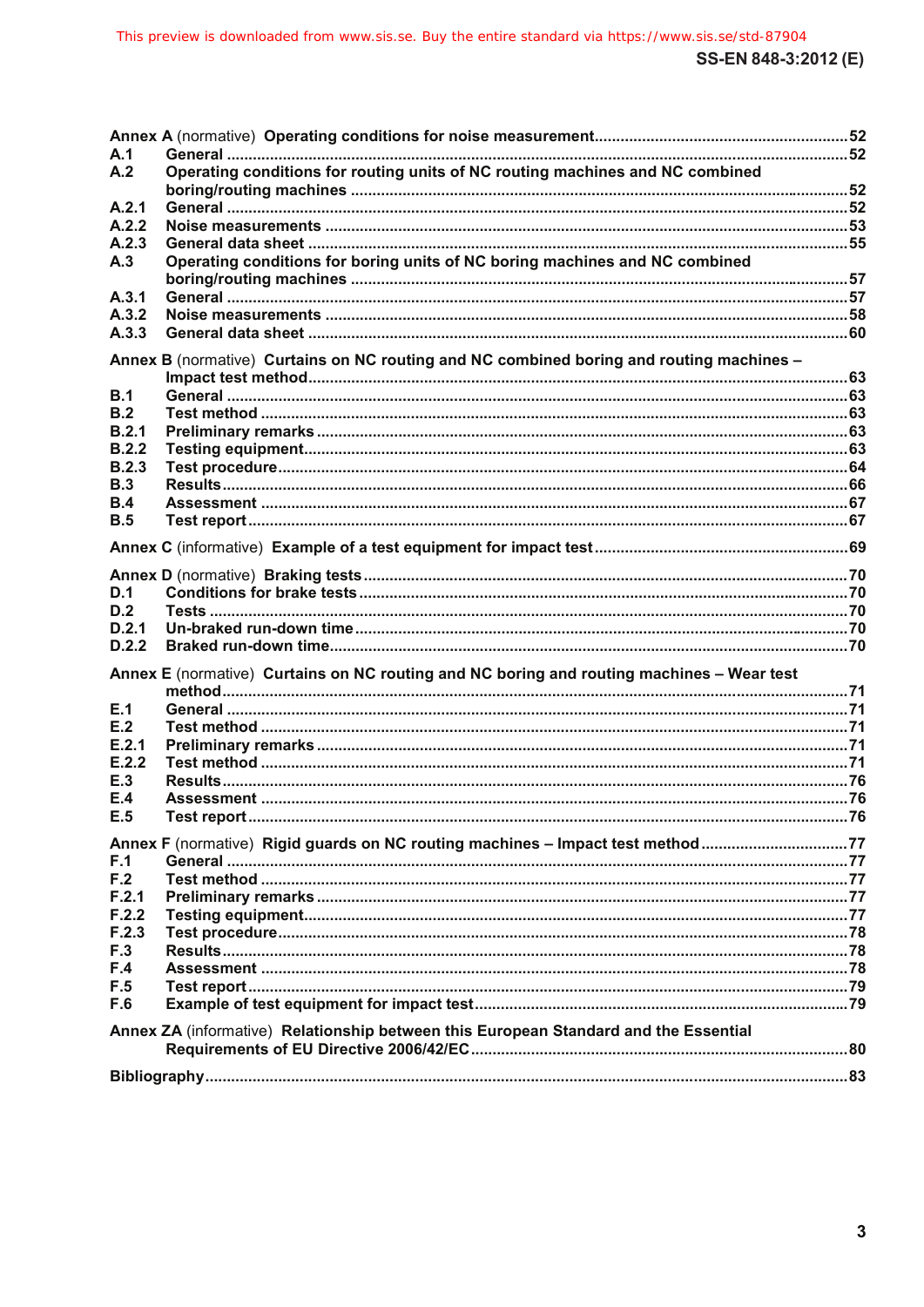### **Foreword**

This document (EN 848-3:2012) has been prepared by Technical Committee CEN/TC 142 "Woodworking machines - Safety", the secretariat of which is held by UNI.

This European Standard shall be given the status of a national standard, either by publication of an identical text or by endorsement, at the latest by April 2013, and conflicting national standards shall be withdrawn at the latest by April 2013.

Attention is drawn to the possibility that some of the elements of this document may be the subject of patent rights. CEN [and/or CENELEC] shall not be held responsible for identifying any or all such patent rights.

This document supersedes EN 848-3:2007+A2:2009.

This document has been prepared under a mandate given to CEN by the European Commission and the European Free Trade Association, and supports essential requirements of the Machinery Directive.

For relationship with EU Directive, see informative Annex ZA, which is an integral part of this document.

The main modification to the 2009 edition relates to the introduction of performance levels (PL) and curtains wear test.

Organisations contributing to the preparation of this document include the European Committee of Woodworking Machinery Manufacturers Association "EUMABOIS".

EN 848 consists of the following parts:

- EN 848-1, Safety of woodworking machines One side moulding machines with rotating tool Part 1: *Single spindle vertical moulding machines*;
- EN 848-2, *Safety of woodworking machines One side moulding machines with rotating tool Part 2: Single spindle hand fed/integrated fed routing machines*;
- EN 848-3, *Safety of woodworking machines One side moulding machines with rotating tools Part 3: Numerically controlled (NC) boring and routing machines* (the present document).

The European Standards produced by CEN/TC 142 are particular to woodworking machines and compliment the relevant A and B standards on the subject of general safety (see Introduction of EN ISO 12100:2010 for a description of A, B and C standards).

According to the CEN/CENELEC Internal Regulations, the national standards organisations of the following countries are bound to implement this European Standard: Austria, Belgium, Bulgaria, Croatia, Cyprus, Czech Republic, Denmark, Estonia, Finland, Former Yugoslav Republic of Macedonia, France, Germany, Greece, Hungary, Iceland, Ireland, Italy, Latvia, Lithuania, Luxembourg, Malta, Netherlands, Norway, Poland, Portugal, Romania, Slovakia, Slovenia, Spain, Sweden, Switzerland, Turkey and the United Kingdom.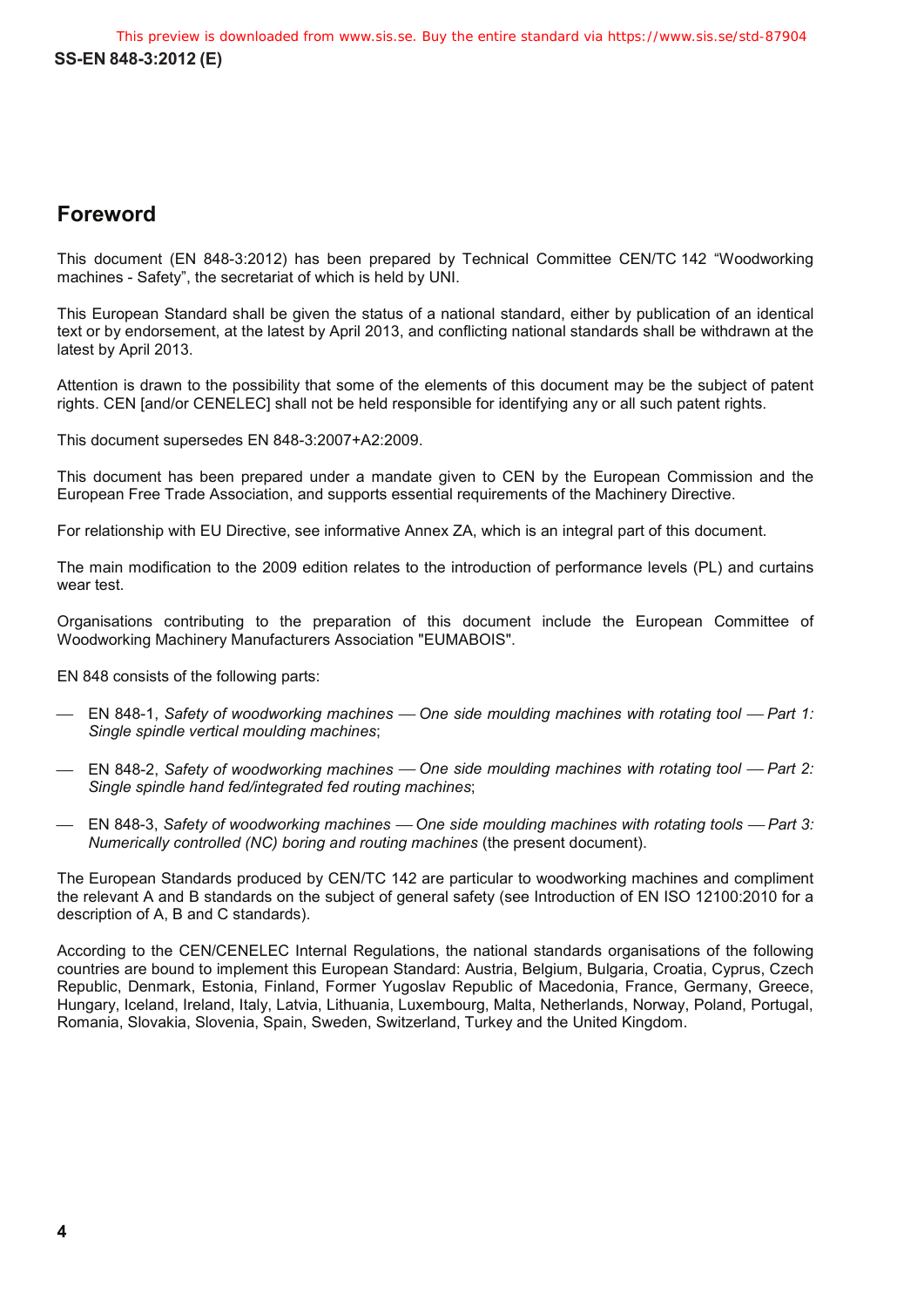### **Introduction**

This document has been prepared to be a harmonised standard to provide one means of conforming to the essential health and safety requirements of the Machinery Directive and associated EFTA Regulations.

This document is a type C standard as defined in EN ISO 12100:2010.

The machinery concerned and the extent to which hazards, hazardous situations and events covered are indicated in the scope of this document.

When provisions of this type C standard are different from those which are stated in type A or B standards, the provisions of this type C standard take precedence over the provisions of other standards, for machines that have been designed and built according to the provisions of this type C standard.

The requirements of this document are directed to manufacturers and their authorised representatives of numerically controlled (NC) boring machines and routing machines. It is also useful for designers.

This also includes examples of information to be provided by the manufacturer to the user.

Common requirements for tooling are given in EN 847-1:2005+A1:2007 and EN 847-2:2001.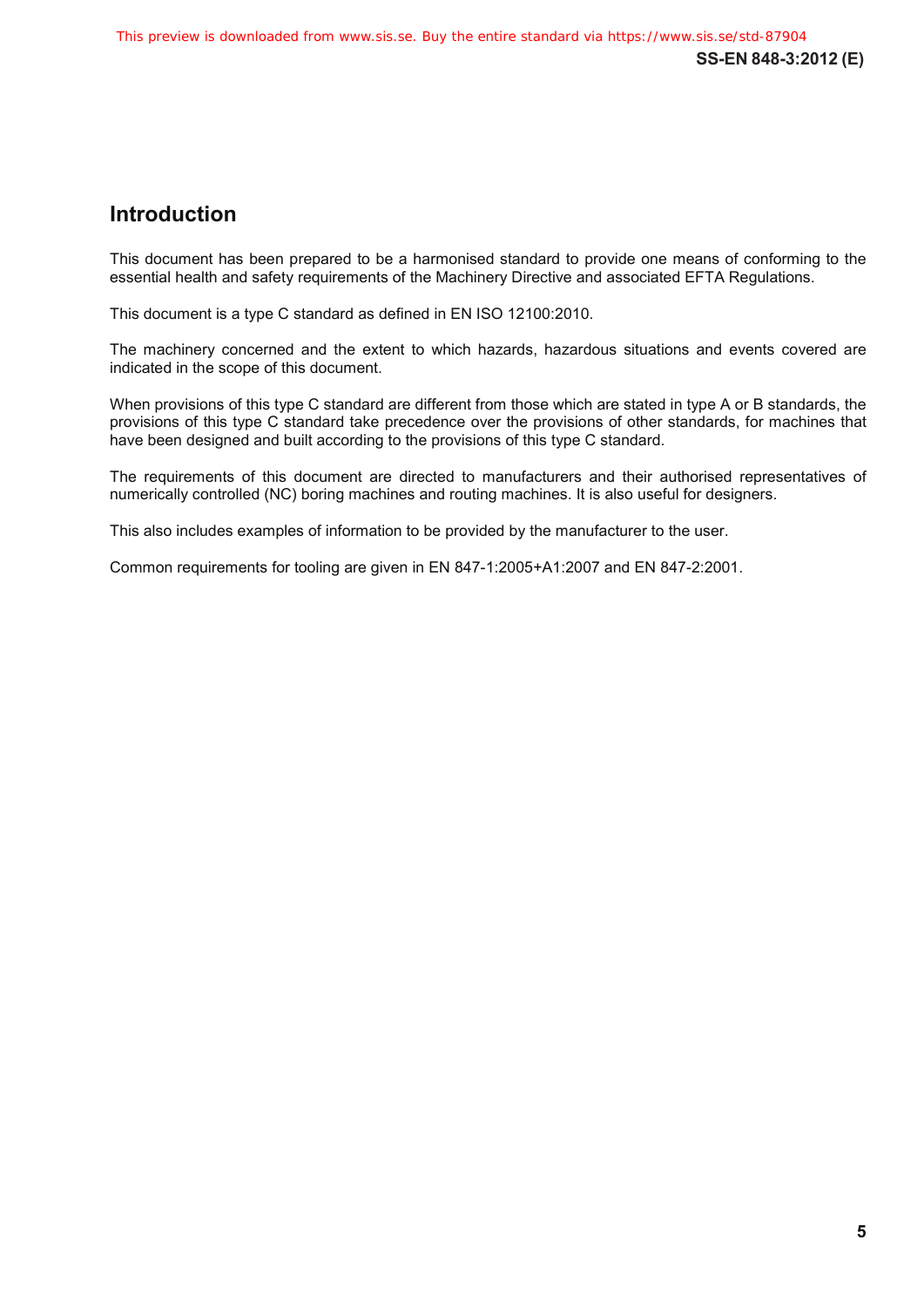### **1 Scope**

This European Standard specifies all significant hazards, hazardous situations and events as listed in Clause 4, which are relevant to NC boring machines, NC routing machines and NC combined boring/routing machines (as defined in 3.1) herein after referred to as "machines" designed to cut solid wood, chip board, fibreboard, plywood and also these materials where these are covered with plastic/light alloy laminate or edgings when they are used as intended and under the conditions foreseen by the manufacturer including reasonably foreseeable misuse.

Machines which are designed to work wood based materials may also be used for working hardened plastic materials with similar physical characteristics as wood.

This document also applies to machines fitted with:

- additional equipment for sawing, sanding, edge banding or assembly units and dowel devices;
- fixed or movable workpiece support;
- mechanical, pneumatic, hydraulic or vacuum workpiece clamping;
- automatic tool change facilities.

This document does not deal with the specific hazards of edge banding equipment fitted to NC boring machines, NC routing machines and NC combined boring/routing machines.

This document is only applicable to NC boring machines, NC routing machines and NC combined boring/routing machines which are designed to use milling tools with a cutting circle diameter below 16 mm or milling tools or saw-blades conforming to EN 847-1:2005+A1:2007 and EN 847-2:2001 and boring tools or sanding wheels.

This document is not applicable to NC boring machines, NC routing machines and NC combined boring/routing machines which are designed to use grinding wheels.

This document is not applicable to single spindle hand fed/integrated fed routing machines.

NOTE Single spindle hand fed/integrated fed routing machines are dealt with in EN 848-2:2007+A1:2009.

This document does not deal with the specific hazards of ejection through openings on machines where the distance between the work-piece support and the lower edge of the partial enclosure exceeds 400 mm.

This document is not applicable to NC boring machines, NC routing machines and NC combined boring/routing machines which are manufactured before the date of its publication as EN.

### **2 Normative references**

The following documents, in whole or in part, are normatively referenced in this document and are indispensable for its application. For dated references, only the edition cited applies. For undated references, the latest edition of the referenced document (including any amendments) applies.

EN 847-1:2005+A1:2007, *Tools for woodworking — Safety requirements — Part 1: Milling tools, circular saw blades*

EN 847-2:2001, *Tools for woodworking — Safety requirements — Part 2: Requirements for the shank of shank mounted milling tools*